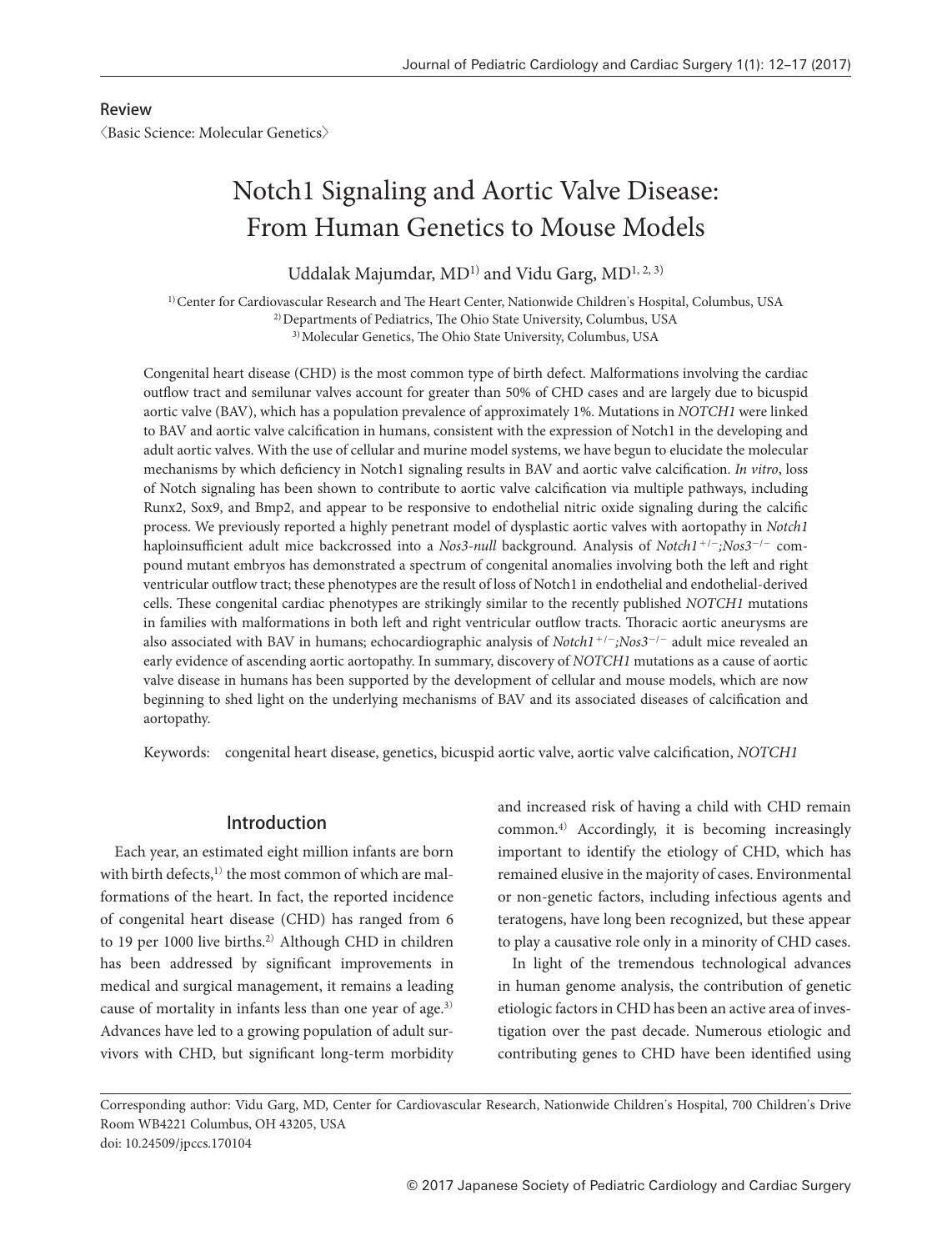traditional linkage analysis and candidate gene sequencing approaches; more recently, array-based methodologies or whole-exome/genome sequencing are used.5)

Bicuspid aortic valve (BAV), which is characterized by fusion or improper separation of the two leaflets of a normal tricuspid aortic valve, is the most common type of congenital cardiac malformation, with 1 to 2% prevalence.6) BAV is often asymptomatic during childhood, but may eventually lead to valve dysfunction with stenosis or regurgitation due to improper opening or closing, respectively. In patients with BAV, significant morbidity is often observed during adulthood because of its association with aortic valve calcification and ascending aortic aneurysm. With valve calcification, the aortic valve opening is narrowed due to mineralization and subsequent stiffness.7) This narrowing restricts the aortic valve from opening fully and obstructs blood flow from the heart to the rest of the body through the aorta.

Although the precise etiology of BAV is not completely clear, extensive family-based linkage and association studies have demonstrated a strong genetic component. *NOTCH1* has been identified as a genetic contributor to the development of BAV and its associated calcific aortic valve disease (CAVD).8) In this review, we discussed how detection of *NOTCH1* mutations in affected family members with aortic valve disease has led to important insights into the mechanisms of valve calcification. We described a novel mouse model of *Notch1* mutation associated with BAV along with a spectrum of cardiac outflow tract malformations and aortopathy.

## Notch Signaling Pathway

Notch encodes a family of transmembrane receptors that are part of an evolutionarily conserved signaling pathway that controls the cellular response to intrinsic or extrinsic cues, which are necessary for developmental programs. This pathway plays a crucial role on cell fate decisions and regulates cellular differentiation, proliferation, and apoptosis. $9-11$  The Notch receptors are single-span transmembrane proteins, which are matured by cleavage in the Golgi apparatus and are transported to the cell membrane. Signaling is initiated by a membrane-bound ligand from neighboring cells upon binding to the Notch extracellular domain. This receptor-ligand interaction induces a series of proteolytic cleavages and results in the release of the Notch intracellular domain, which translocates to the cell nucleus and regulates downstream gene expression.12) A family of four Notch receptors (NOTCH1 to NOTCH4) has been reported in mammals; members of the Delta-like (DLL1, DLL3, DLL4) and Jagged (JAG1, JAG2) families serve as ligands for Notch signaling receptors. $10-12$  Among these Notch family members, *NOTCH1*, *NOTCH2*, *NOTCH3*, and *JAGGED1* have been found to harbor mutations that could be associated with cardiovascular disease. Here, we will focus on *NOTCH1* and aortic valve disease.

## NOTCH1 Mutations and Aortic Valve Disease

Genetic linkage analysis of a family with multiple generations identified a novel *NOTCH1* mutation in the affected family members who had aortic valve malformations, calcification, and aortopathy.<sup>8)</sup> Among the 11 family members affected, 7 developed aortic valve stenosis secondary to calcification, including 4 individuals who required surgical valve replacement; 6 of these 11 affected family members also had BAV. A genome-wide screening of the available family members revealed linkage to a single locus on chromosome 9q34 and further sequencing identified a mutation in the causative gene, *NOTCH1*. <sup>8</sup>) A C-to-T transition at genomic position 3322 of the *NOTCH1* gene was identified in these individuals; this mutation predicts a premature stop codon in the extracellular domain (N-terminal) at amino acid position 1108. All affected family members who were clinically evaluated had this heterozygous mutation, suggesting an autosomal-dominant inheritance with complete penetrance of this disease phenotype. In addition, evaluation of a smaller family with three individuals affected with BAV, aortic valve calcification, and aortopathy detected a single base pair deletion at position 4515 in *NOTCH1*, which predicted a novel frameshift mutation (H1505del). Subsequent studies on smaller unrelated families have also found missense *NOTCH1* mutations in sporadic cases of BAV.13, 14) Additional work has identified inherited missense *NOTCH1* mutations in BAV and other malformations affecting the left side of the heart; these findings were supplemented by *in vitro* mechanistic studies that indicated improper Notch1 maturation as the cause of deregulated Notch signaling.<sup>15, 16)</sup> Together, these reports implied a genotype-phenotype correlation between haploinsufficiency of *NOTCH1* and BAV.

Mouse models are frequently used to better understand the *in vivo* functional effects of disease-causing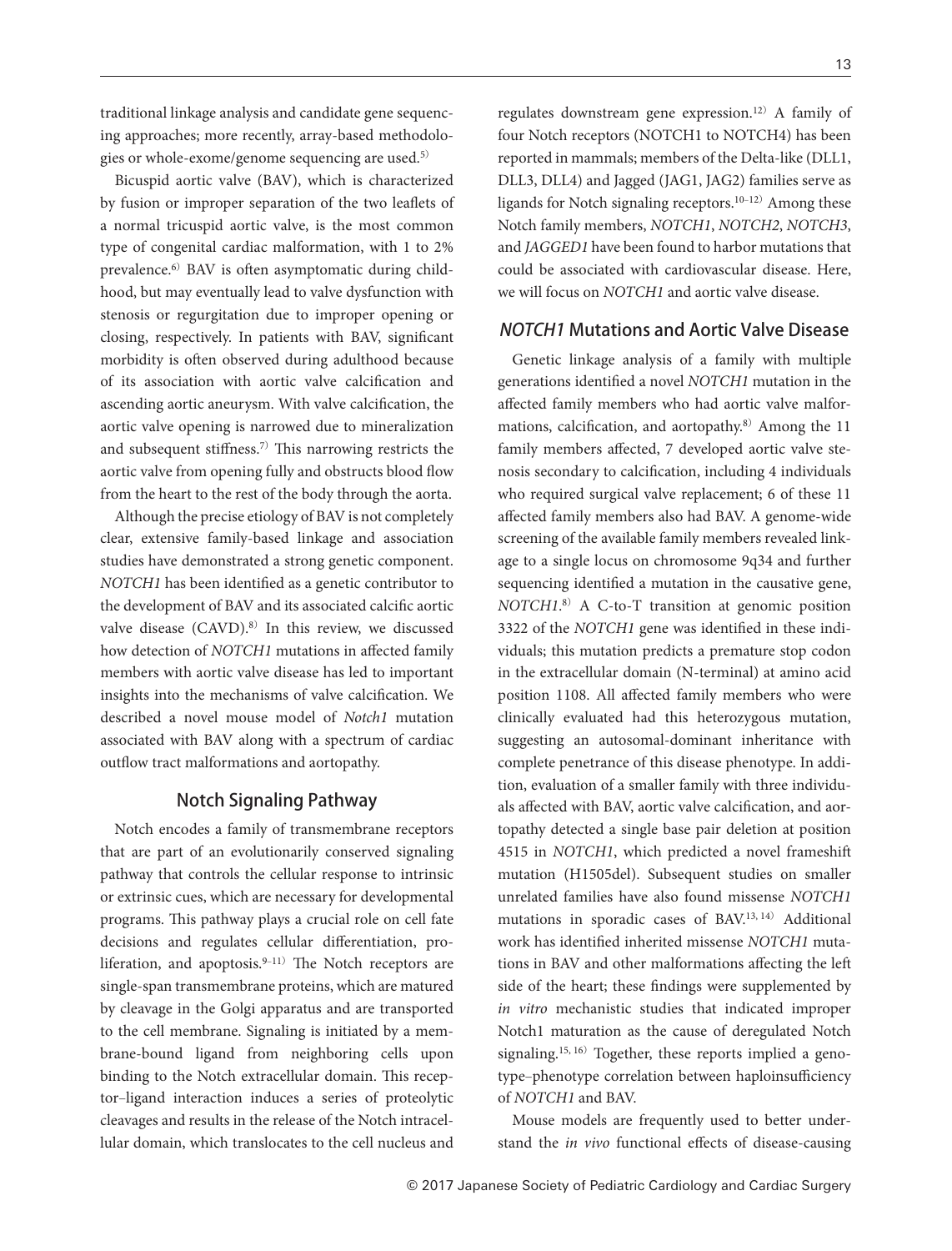gene mutations in humans. In a study on mice harboring a null allele for *Notch1*, *Notch1* heterozygous mice were found to be phenotypically normal, whereas mice homozygous for the *Notch1*-null allele before embryonic day 10.5 (E10.5) demonstrated embryonic lethality due to vascular defects prior to cardiac valvulogenesis.17, 18) In addition, homozygous mutations in *Jagged1* and *Delta-like 1* in mice were shown to cause embryonic death around E10.5 and manifested with defects in remodeling of the embryonic and yolk sac vasculature.<sup>19, 20)</sup> Therefore, the Notch1 signaling components are an absolute requirement during early and late embryonic development.<sup>21)</sup> During development, expression of Notch1 has been previously demonstrated not only in the endocardium, but also in the outflow tract cushions; these findings were consistent with the valve phenotypes seen in the affected family members of one study.8) In addition, Notch1 mRNA transcripts were found to be present in the adult murine aortic valve leaflet endothelium, as well as in the interstitium.22) Altogether, these observations suggested that Notch1 signaling is important for aortic valve formation and may play a role in the normal function of the adult aortic valve.

## Notch1 and Aortic Valve Calcification

CAVD is a late-onset cardiac phenotype that affects approximately 2 to 3% of the population by 65 years of age.23) In this condition, calcium depositions are found on the aortic valve cusps and can eventually cause stiffness and narrowing of the valve, resulting in reduced blood flow through the aortic valve. Aortic valve calcification has been reported to be not a degenerative process, but an active regulated cellular process that leads to an osteoblast-like phenotype.24) In healthy individuals, valve cusps are composed of extracellular matrix (ECM) interspersed with valve interstitial cells (VIC) encapsulated by a single layer of valve endothelial cells (VEC). ECM provides the biomechanical forces to withstand the oscillating hemodynamic environment around the valve during each cardiac cycle.25) VICs are quiescent and regulate the ECM turnover in healthy valves, but become activated in calcific conditions by expressing genes that are important for bone formation, including Runx2, suggesting osteoblast-like differentiation.8, 26) In healthy valves, the endothelium functions as a physical barrier and communicates with the underlying VICs.

Conditions leading to calcification, including ECM degradation, aberrant matrix deposition and fibrosis, inflammatory cell infiltration, lipid accumulation, and neoangiogenesis, have been reported in the setting of valve injury.27) Published reports suggested that calcification involves the coordinated actions of VECs, VICs, circulating inflammatory and immune cells, and bone marrow-derived cells. Although the molecular signaling pathways through which VECs communicate with VICs are not well understood, the role of Notch1 was speculated from the results of the above-mentioned studies, which showed that affected individuals with *NOTCH1* mutations also developed calcification.8)

Loss of NOTCH1 expression has been demonstrated in close proximity to calcific nodules in human aortic valves.22) An *in vitro* calcification model using porcine aortic valve interstitial cells (pAVICs) previously showed that inhibition of Notch1 activity resulted in accelerated calcification and that addition of Sox9 was able to prevent calcification.28, 29) Expression of *Sox9*, a transcription factor involved in the regulation of the genes for chondrogenesis, has been shown to correlate with the Notch target gene *Hes1* and the other Notch pathway components.28) Two independent studies demonstrated that Notch1 signaling directly regulated Sox9 expression through an Sox9 promoter binding site and that Sox9 participated in Notch1-induced cell motility, cell invasion, and loss of E-cadherin expression.28, 30) In addition, Notch1 can regulate the expression of the transcription factor, Runx2, which is important for osteoblastic differentiation and skeletal morphogenesis.8, 26)*In vitro* overexpression of *Notch1* was shown to upregulate the Notch signaling downstream targets, *Hey1* and *Hey2*, and to subsequently repress Runx2 through physical interaction independent of histone deacetylase activity.<sup>8)</sup> On the other hand, *in vivo* studies showed that haploinsufficient *Notch1* mice developed aortic valve calcification with aging and that knockdown of Bmp2, a downstream target of Notch1, prevented the calcification induced by Notch inhibition in *in vitro* studies.<sup>29)</sup> A recent study using endothelial cells (ECs) derived from human pluripotent stem cells demonstrated that the *NOTCH1* mutations found in the families with aortic valve disease disrupted the epigenetic architecture, resulting in activation of pro-osteogenic and inflammatory gene networks.31) The authors of this study identified transcriptional nodes in these gene networks controlled by SOX7,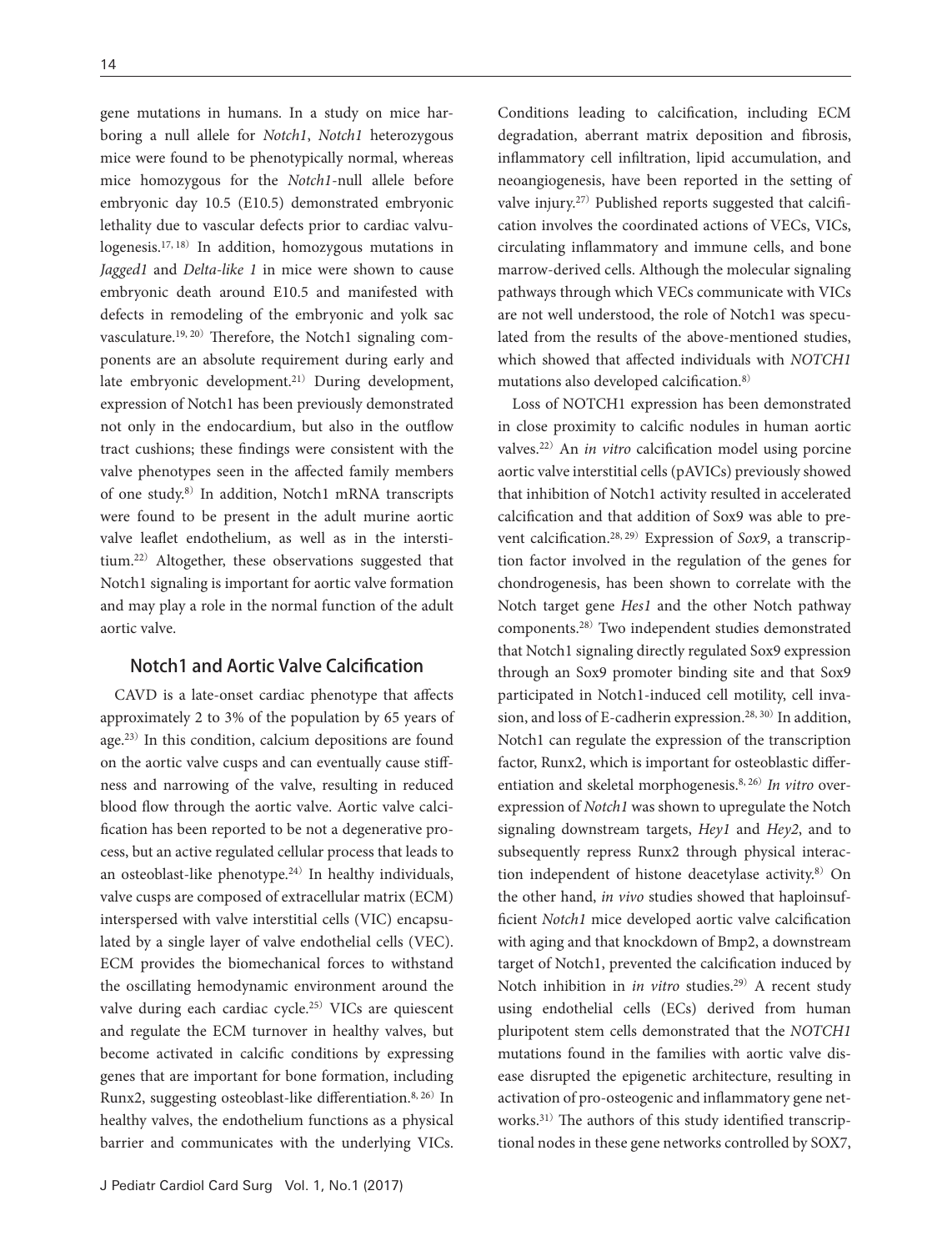TCF4 (a Wnt signaling effector), and SMAD1 (a BMP signaling effector) as those that were mostly affected in the *NOTCH1* haploinsufficient model.

All these studies implied that active Notch1 signaling is necessary to suppress the osteogenic and inflammatory gene networks, as well as calcification, in the aortic valve. However, the impaired signaling network involving Notch1 and through which VECs communicate with VICs during calcification remains clear. Studies using co-culture and transwell culture of pAVICs with human umbilical vein endothelial cells demonstrated reduced calcific nodules in presence of ECs and highlighted the role of secretory molecules from ECs in preventing calcification.32) Nitric oxide (NO) is one of the well-established signaling molecules produced and secreted by ECs. The inhibitory role of NO has been reported in TGF-β1-induced calcification in pAVICs.<sup>33)</sup> A separate study on stenotic human aortic valve tissue indicated uncoupling of the nitric oxide synthase (NOS) enzyme due to increased oxidative stress in the calcific region.<sup>34)</sup> Our group demonstrated that inhibition of endothelial NOS (Nos3) by L-NAME induced spontaneous calcification of pAVICs with reduced Notch1 nuclear localization.32) Addition of an NO donor in similar experimental conditions reduced the number of calcific nodules and increased Notch1 nuclear localization. Although these cellular models have suggested that NO signaling regulates Notch1 signaling, the molecular mechanism underlying these observations remains to be elucidated.

# Mouse Model of BAV with Associated Calcification and Aortopathy

Based on the above observations regarding endothelial NO and the Notch1 signaling pathways, mice harboring mutations in both endothelial NO synthase (Nos3) and Notch1 were generated. *Notch1+/*<sup>−</sup> mice did not demonstrate embryonic lethality, but ∼65% of neonatal lethality was observed in *Notch1* heterozygous mice with global deletion of *Nos3*. 32, 35) BAV was found in almost 100% of surviving adult (2‒4 months of age) *Notch1+/*<sup>−</sup> mice with an *Nos3*<sup>−</sup>*/*<sup>−</sup> background (*Notch1+/*<sup>−</sup> *;Nos3*<sup>−</sup>*/*<sup>−</sup>); this incidence was significantly greater than the 25 to 30% incidence of BAV in *Nos3*<sup>−</sup>*/*<sup>−</sup> mice.36) Cumulatively, these *in vivo* experiments indicated a strong genetic interaction between *Nos3* and *Notch1* and showed that *Notch1+/*<sup>−</sup>*;Nos3*<sup>−</sup>*/*<sup>−</sup> adult mice could serve as a murine model for BAV. Detailed characterization of the embryonic hearts of a significant percentage of *Notch1+/*<sup>−</sup>*;Nos3*<sup>−</sup>*/*<sup>−</sup> mice that suffered from neonatal lethality revealed a spectrum of cardiac malformations, including thickened aortic and pulmonary valves, ventricular septal defects, and overriding aorta.35) Endothelial-specific deletion of *Notch1* using Tie2-Cre also recapitulated the cardiac phenotypes of global *Notch1+/*<sup>−</sup>*;Nos3*<sup>−</sup>*/*<sup>−</sup> mutants. These observations clearly demonstrated the role of endothelial Notch1 in outflow tract remodeling and semilunar valve development.

Although these *in vivo* murine studies utilizing *Notch1+/*<sup>−</sup>*;Nos3*<sup>−</sup>*/*<sup>−</sup> mice demonstrated the importance of endothelial Notch1 in multiple aspects of cardiac outflow tract (OFT) development, the applicability of this model to the phenotype found in humans with *NOTCH1* mutations (i.e., predominantly left-sided cardiac defects) remains questionable.8) Interestingly, repeat examination of the published data from the family with CHD and *NOTCH1* mutation showed an individual with tetralogy of Fallot (TOF). This finding was consistent with the phenotype observed in the *Notch1+/*<sup>−</sup>*;Nos3*<sup>−</sup>*/*<sup>−</sup> mice embryos. In addition, a patient-based chromosomal microarray study linked *NOTCH1* microdeletion with TOF37) and *NOTCH1* missense (*G200R)* mutation has been identified in right-sided malformations.38) Further work was performed on 428 probands with left-sided CHD and identified *NOTCH1* mutations in 14 individuals, 11 of which were associated with familial CHD. Interestingly, among the familial cases, nine had a family member with a right-sided cardiac outflow tract malformation (i.e., TOF and pulmonary atresia).<sup>39)</sup>

However, these findings are not surprising, as mutations in *JAGGED1* and *NOTCH2*, which are members of the NOTCH signaling pathway, are associated with right-sided cardiac malformations in the setting of Alagille syndrome. Additionally, we have found that *Notch1+/*<sup>−</sup>*;Nos3*<sup>−</sup>*/*<sup>−</sup> mice manifested with evidence of early ascending aortopathy, which was reported in a subset of family members harboring mutations in *NOTCH1*<sup>40</sup>); however, further work is needed to define the role of Notch signaling in ascending aortopathy. Nevertheless, we surmise that the *Notch1+/*<sup>−</sup>*;Nos3*<sup>−</sup>*/*<sup>−</sup> compound mutant mice could serve as a potential *in vivo* model to define the molecular mechanisms underlying BAV and its associated diseases.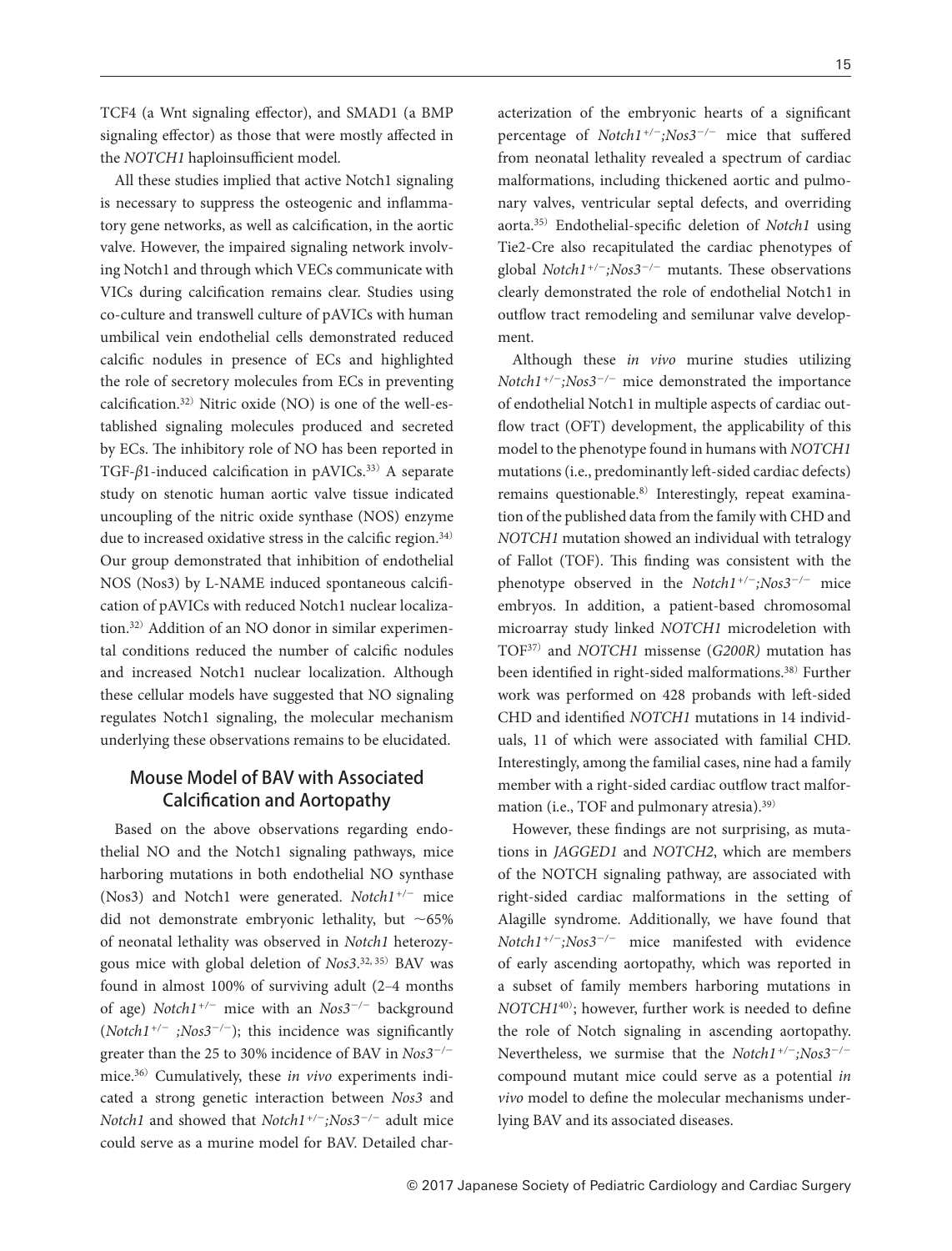#### Summary

In this review, we described the advances in our understanding of the role of Notch1 in aortic valve disease, specifically BAV and CAVD. We focused on our initial insights on the role of Notch1 in the process of valve calcification and its regulation by endothelial NO. Future studies will need to define the mechanisms by which endothelial NO activates Notch1 signaling. Additional examination of the downstream targets of Notch1 signaling is needed to discover novel therapeutics for CAVD. Generation of a mouse model that includes the cardiac developmental defects in families with *NOTCH1* mutations will be beneficial for further investigation of the cellular and molecular mechanisms of BAV disease development.

#### Conflict of Interest

The authors have declared that no conflict of interest exists.

## References

- 1) Christianson AL, Howson CP, Modell B. Global report on birth defects: The hidden toll of dying and disabled children: March of Dimes Birth Defects Foundation; 2006
- [2\) Hoffman JI, Kaplan S: The incidence of congenital heart](http://dx.doi.org/10.1016/S0735-1097(02)01886-7)  [disease. J Am Coll Cardiol 2002;](http://dx.doi.org/10.1016/S0735-1097(02)01886-7) **39**: 1890‒1900
- [3\) Benjamin EJ, Blaha MJ, Chiuve SE, et al: Heart Disease](http://dx.doi.org/10.1161/CIR.0000000000000485)  [and Stroke Statistics-2017 Update: A report from the](http://dx.doi.org/10.1161/CIR.0000000000000485)  [American Heart Association. Circulation 2017;](http://dx.doi.org/10.1161/CIR.0000000000000485) **135**: [e146](http://dx.doi.org/10.1161/CIR.0000000000000485)-e603
- [4\) Warnes CA: The adult with congenital heart disease: Born](http://dx.doi.org/10.1016/j.jacc.2005.02.083)  [to be bad? J Am Coll Cardiol 2005;](http://dx.doi.org/10.1016/j.jacc.2005.02.083) **46**: 1‒8
- [5\) Gelb BD, Chung WK: Complex genetics and the etiology](http://dx.doi.org/10.1101/cshperspect.a013953)  [of human congenital heart disease. Cold Spring Harb](http://dx.doi.org/10.1101/cshperspect.a013953)  [Perspect Med 2014;](http://dx.doi.org/10.1101/cshperspect.a013953) **4**: a013953
- 6) Mordi I, Tzemos N: Bicuspid aortic valve disease: A comprehensive review. Cardiol Res Pract 2012; **2012**: 196037
- [7\) Ward C: Clinical significance of the bicuspid aortic valve.](http://dx.doi.org/10.1136/heart.83.1.81)  [Heart 2000;](http://dx.doi.org/10.1136/heart.83.1.81) **83**: 81‒85
- [8\) Garg V, Muth AN, Ransom JF, et al: Mutations in](http://dx.doi.org/10.1038/nature03940)  [NOTCH1 cause aortic valve disease. Nature 2005;](http://dx.doi.org/10.1038/nature03940) **437**: [270](http://dx.doi.org/10.1038/nature03940)‒274
- [9\) Artavanis-Tsakonas S, Rand MD, Lake RJ: Notch signal](http://dx.doi.org/10.1126/science.284.5415.770)[ing: cell fate control and signal integration in develop](http://dx.doi.org/10.1126/science.284.5415.770)[ment. Science 1999;](http://dx.doi.org/10.1126/science.284.5415.770) **284**: 770‒776
- [10\) Guruharsha KG, Kankel MW, Artavanis-Tsakonas S: The](http://dx.doi.org/10.1038/nrg3272)  [Notch signalling system: Recent insights into the com](http://dx.doi.org/10.1038/nrg3272)[plexity of a conserved pathway. Nat Rev Genet 2012;](http://dx.doi.org/10.1038/nrg3272) **13**: [654](http://dx.doi.org/10.1038/nrg3272)‒666
- [11\) Andersson ER, Sandberg R, Lendahl U: Notch signaling:](http://dx.doi.org/10.1242/dev.063610)  [Simplicity in design, versatility in function. Development](http://dx.doi.org/10.1242/dev.063610)  [2011;](http://dx.doi.org/10.1242/dev.063610) **138**: 3593‒3612
- 12) D'[Souza B, Meloty-Kapella L, Weinmaster G: Canonical](http://dx.doi.org/10.1016/S0070-2153(10)92003-6)  [and non-canonical Notch ligands. Curr Top Dev Biol](http://dx.doi.org/10.1016/S0070-2153(10)92003-6)  [2010;](http://dx.doi.org/10.1016/S0070-2153(10)92003-6) **92**: 73‒129
- [13\) McKellar SH, Tester DJ, Yagubyan M, et al: Novel](http://dx.doi.org/10.1016/j.jtcvs.2007.02.041)  [NOTCH1 mutations in patients with bicuspid aortic](http://dx.doi.org/10.1016/j.jtcvs.2007.02.041)  [valve disease and thoracic aortic aneurysms. J Thorac](http://dx.doi.org/10.1016/j.jtcvs.2007.02.041)  [Cardiovasc Surg 2007;](http://dx.doi.org/10.1016/j.jtcvs.2007.02.041) **134**: 290‒296
- [14\) Mohamed SA, Aherrahrou Z, Liptau H, et al: Novel mis](http://dx.doi.org/10.1016/j.bbrc.2006.05.046)[sense mutations \(p.T596M and p.P1797H\) in NOTCH1 in](http://dx.doi.org/10.1016/j.bbrc.2006.05.046)  [patients with bicuspid aortic valve. Biochem Biophys Res](http://dx.doi.org/10.1016/j.bbrc.2006.05.046)  [Commun 2006;](http://dx.doi.org/10.1016/j.bbrc.2006.05.046) **345**: 1460‒1465
- [15\) McBride KL, Riley MF, Zender GA, et al: NOTCH1 muta](http://dx.doi.org/10.1093/hmg/ddn187)[tions in individuals with left ventricular outflow tract](http://dx.doi.org/10.1093/hmg/ddn187)  [malformations reduce ligand-induced signaling. Hum](http://dx.doi.org/10.1093/hmg/ddn187)  [Mol Genet 2008;](http://dx.doi.org/10.1093/hmg/ddn187) **17**: 2886‒2893
- [16\) Riley MF, McBride KL, Cole SE: NOTCH1 missense](http://dx.doi.org/10.1016/j.bbadis.2010.10.002)  [alleles associated with left ventricular outflow tract defects](http://dx.doi.org/10.1016/j.bbadis.2010.10.002)  [exhibit impaired receptor processing and defective EMT.](http://dx.doi.org/10.1016/j.bbadis.2010.10.002)  [Biochim Biophys Acta 2011;](http://dx.doi.org/10.1016/j.bbadis.2010.10.002) **1812**: 121‒129
- [17\) Huppert SS, Le A, Schroeter EH, et al: Embryonic lethality](http://dx.doi.org/10.1038/35016111)  [in mice homozygous for a processing-deficient allele of](http://dx.doi.org/10.1038/35016111)  [Notch1. Nature 2000;](http://dx.doi.org/10.1038/35016111) **405**: 966‒970
- 18) Krebs LT, Xue Y, Norton CR, et al: Notch signaling is essential for vascular morphogenesis in mice. Genes Dev 2000; **14**: 1343‒1352
- [19\) Xue Y, Gao X, Lindsell CE, et al: Embryonic lethality and](http://dx.doi.org/10.1093/hmg/8.5.723)  [vascular defects in mice lacking the Notch ligand Jagged1.](http://dx.doi.org/10.1093/hmg/8.5.723)  [Hum Mol Genet 1999;](http://dx.doi.org/10.1093/hmg/8.5.723) **8**: 723‒730
- [20\) Hrabe de Angelis M, McIntyre J 2nd, Gossler A:](http://dx.doi.org/10.1038/386717a0)  [Maintenance of somite borders in mice requires the Delta](http://dx.doi.org/10.1038/386717a0)  [homologue DII1. Nature 1997;](http://dx.doi.org/10.1038/386717a0) **386**: 717‒721
- 21) MacGrogan D, D'[Amato G, Travisano S, et al: Sequential](http://dx.doi.org/10.1161/CIRCRESAHA.115.308077)  [ligand-dependent notch signaling activation regulates](http://dx.doi.org/10.1161/CIRCRESAHA.115.308077)  [valve primordium formation and morphogenesis. Circ](http://dx.doi.org/10.1161/CIRCRESAHA.115.308077)  [Res 2016;](http://dx.doi.org/10.1161/CIRCRESAHA.115.308077) **118**: 1480‒1497
- [22\) Acharya A, Hans CP, Koenig SN, et al: Inhibitory role of](http://dx.doi.org/10.1371/journal.pone.0027743)  [Notch1 in calcific aortic valve disease. PLoS ONE 2011;](http://dx.doi.org/10.1371/journal.pone.0027743) **6**: [e27743](http://dx.doi.org/10.1371/journal.pone.0027743)
- 23) Nakanishi T, Markwald RR, Baldwin HS, et al: Etiology and morphogenesis of congenital heart disease from gene function and cellular interaction to morphology. http://dx. doi.org/10.1007/978-4-431-54628-3.
- [24\) Rajamannan NM, Subramaniam M, Rickard D, et al:](http://dx.doi.org/10.1161/01.CIR.0000070591.21548.69)  [Human aortic valve calcification is associated with an](http://dx.doi.org/10.1161/01.CIR.0000070591.21548.69)  [osteoblast phenotype. Circulation 2003;](http://dx.doi.org/10.1161/01.CIR.0000070591.21548.69) 107: 2181-2184
- [25\) Lincoln J, Garg V: Etiology of valvular heart disease-genetic](http://dx.doi.org/10.1253/circj.CJ-14-0510)  [and developmental origins. Circ J 2014;](http://dx.doi.org/10.1253/circj.CJ-14-0510) 78: 1801-1807
- [26\) Ducy P, Zhang R, Geoffroy V, et al: Osf2/Cbfa1: A tran](http://dx.doi.org/10.1016/S0092-8674(00)80257-3)[scriptional activator of osteoblast differentiation. Cell](http://dx.doi.org/10.1016/S0092-8674(00)80257-3)  [1997;](http://dx.doi.org/10.1016/S0092-8674(00)80257-3) **89**: 747‒754
- [27\) Leopold JA: Cellular mechanisms of aortic valve calcifica](http://dx.doi.org/10.1161/CIRCINTERVENTIONS.112.971028)[tion. Circ Cardiovasc Interv 2012;](http://dx.doi.org/10.1161/CIRCINTERVENTIONS.112.971028) **5**: 605‒614
- [28\) Kohn A, Rutkowski TP, Liu Z, et al: Notch signaling con](http://dx.doi.org/10.1038/boneres.2015.21)[trols chondrocyte hypertrophy via indirect regulation of](http://dx.doi.org/10.1038/boneres.2015.21)  [Sox9. Bone Res 2015;](http://dx.doi.org/10.1038/boneres.2015.21) **3**: 15021
- [29\) Nigam V, Srivastava D: Notch1 represses osteogenic path](http://dx.doi.org/10.1016/j.yjmcc.2009.08.008)[ways in aortic valve cells. J Mol Cell Cardiol 2009;](http://dx.doi.org/10.1016/j.yjmcc.2009.08.008) **47**: [828](http://dx.doi.org/10.1016/j.yjmcc.2009.08.008)‒834
- [30\) Capaccione KM, Hong X, Morgan KM, et al: Sox9 medi](http://dx.doi.org/10.18632/oncotarget.1970)[ates Notch1-induced mesenchymal features in lung ade](http://dx.doi.org/10.18632/oncotarget.1970)[nocarcinoma. Oncotarget 2014;](http://dx.doi.org/10.18632/oncotarget.1970) **5**: 3636‒3650
- [31\) Theodoris CV, Li M, White MP, et al: Human disease](http://dx.doi.org/10.1016/j.cell.2015.02.035)